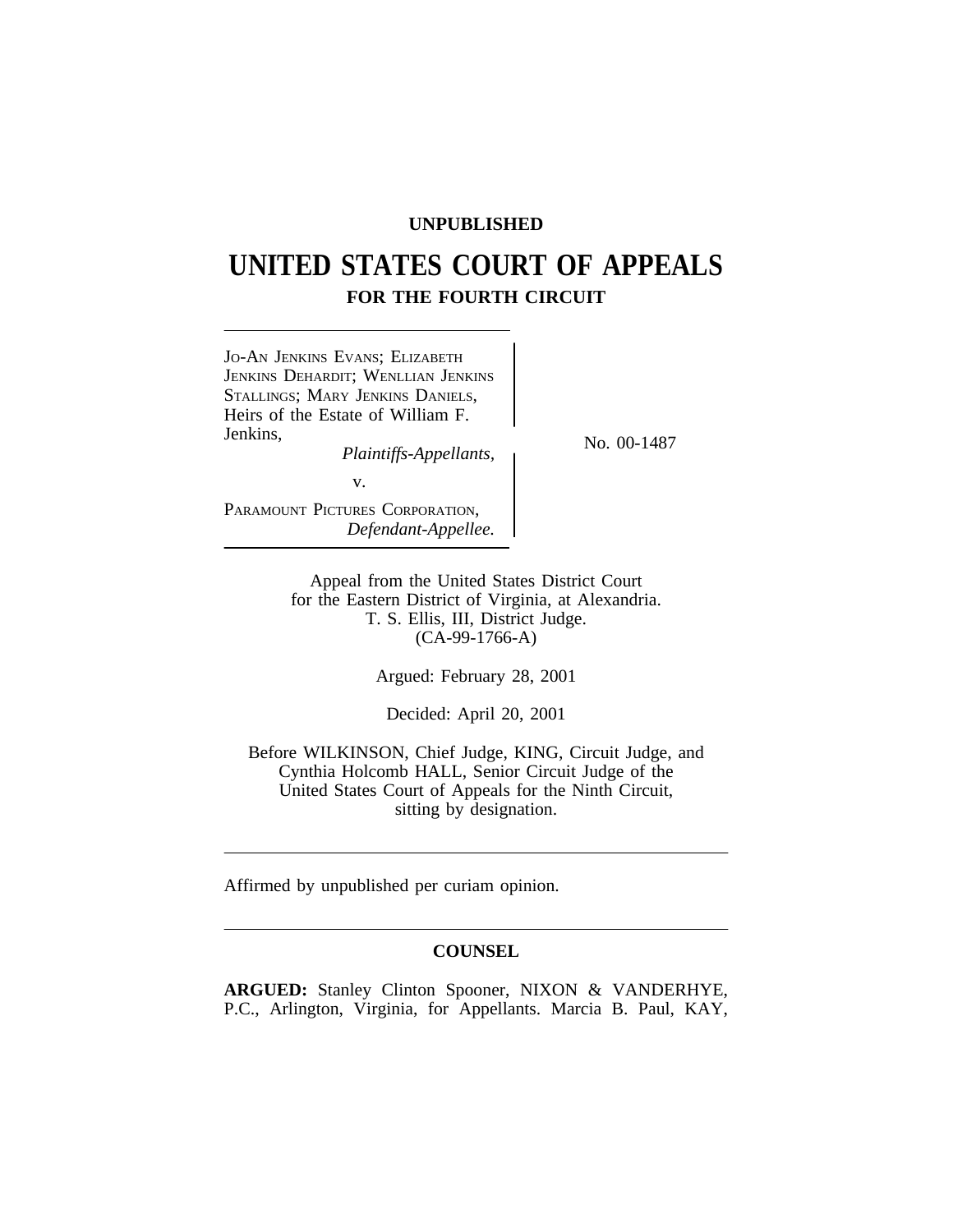COLLYER & BOOSE, L.L.P., New York, New York, for Appellee. **ON BRIEF:** Robert W. Adams, Robert A. Rowan, NIXON & VANDERHYE, P.C., Arlington, Virginia, for Appellants. Catherine A. McHale, KAY, COLLYER & BOOSE, L.L.P., New York, New York; John F. Anderson, RICHARDS, MCGETTIGAN, REILLY & WEST, Alexandria, Virginia, for Appellee.

Unpublished opinions are not binding precedent in this circuit. See Local Rule 36(c).

### **OPINION**

### PER CURIAM:

Plaintiffs sued Paramount Pictures Corp. for trademark infringement pursuant to section 43(a) of the Lanham Act, 15 U.S.C. § 1125. The district court dismissed their claims on summary judgment. *See Heirs of Estate of Jenkins v. Paramount Pictures Corp.*, 90 F. Supp.2d 706 (E.D. Va. 2000). Finding no error, we affirm.

Plaintiffs are the heirs of William F. Jenkins, a science fiction writer. Among Jenkins' works is the short story "First Contact," which was published in 1945 in the magazine *Astounding Science-Fiction*. The story is the tale of humankind's first encounter with alien life. Although there are many such stories, Jenkins' tale is widely considered to be the archetype of this plot.

Defendant Paramount Pictures owns all of the Star Trek properties. Included in the Star Trek franchise are numerous motion pictures, several television series, and a vast array of merchandise. In 1996 Paramount released the eighth Star Trek motion picture, entitled: "Star Trek: First Contact." As did Jenkins' short story, the movie recounts Earth's first contact with alien life. Paramount applied for and received various trademark registrations for the phrase "Star Trek: First Contact." It has used these marks to sell a wide variety of goods associated with its movie.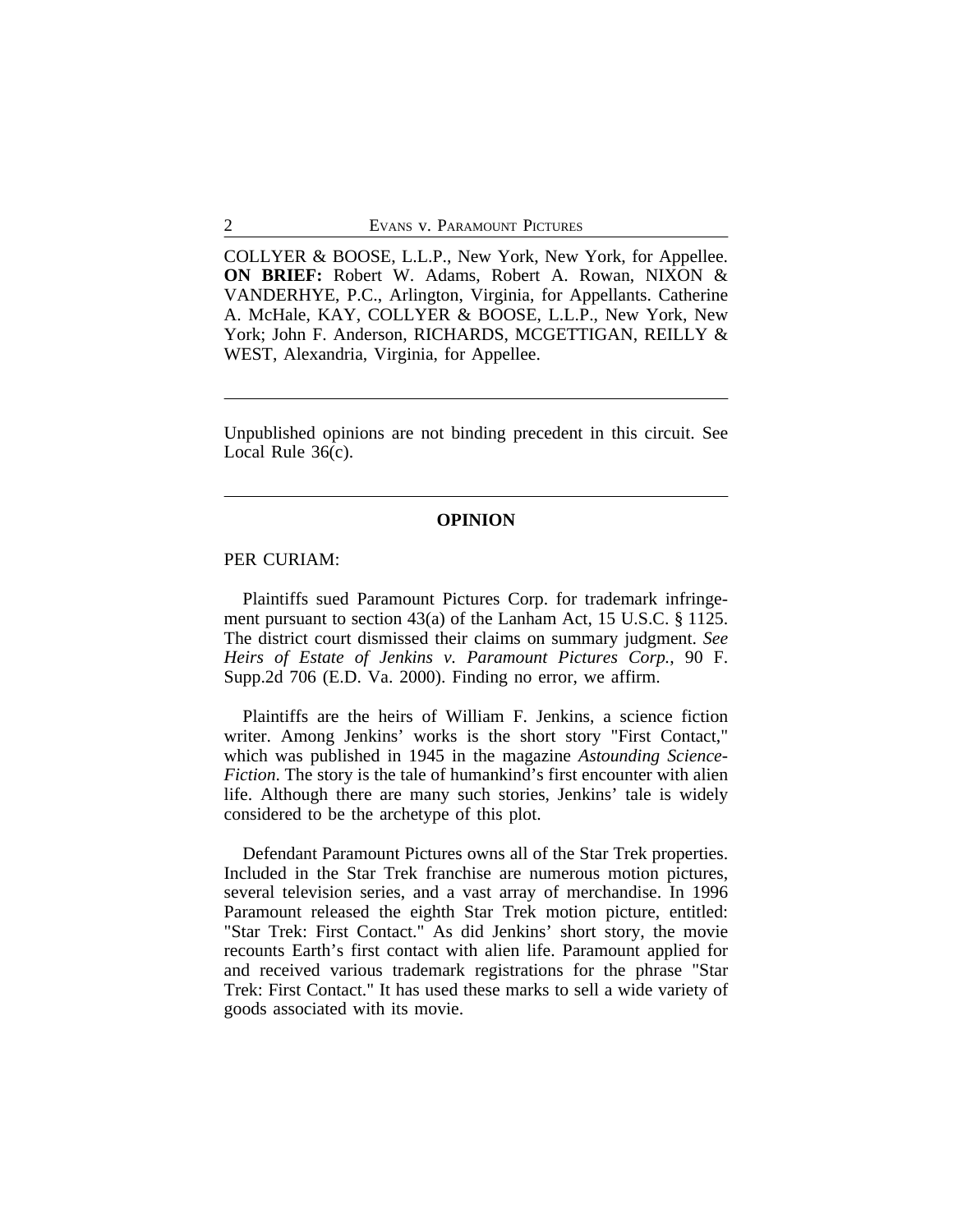Plaintiffs filed suit, alleging that Paramount's use of the phrase "First Contact" violated their trademark rights. The suit sought injunctive relief, damages, and cancellation of Paramount's mark. As the district court noted, however, the title of a single expressive work is entitled to trademark protection only upon a showing that it is not generic and that it has taken on a secondary meaning. *Id.* at 710 n.12, 711. The district court granted summary judgment to Paramount on all claims because "First Contact" is generic and because, as the title of Jenkins' story, "First Contact" has failed to take on any secondary meaning.

With respect to genericness, the district court noted that "a generic term is one that refers to the genus of which the particular product is a species." *Id.* at 711 (quoting *Park 'n Fly, Inc. v. Dollar Park and Fly, Inc.*, 469 U.S. 189, 194 (1985)). Based on this principle, the district court concluded that "the title of a single expressive work is generic if that title is the name of a subcategory of which the work in question is a member." *Jenkins*, 90 F. Supp.2d at 711. Here, it is undisputed that the phrase "first contact" describes the genre of stories recounting Earth's first encounter with extraterrestrial life. *See id.* at 711-12 n.18. Accordingly, the district court held that "First Contact" must be generic because it has come to describe an entire genre of science fiction stories of which Jenkins' work is merely one, albeit the seminal, example.

Moreover, the district court held that even if "First Contact" were descriptive rather than generic, it still would not be entitled to trademark protection because plaintiffs failed to adduce any evidence of secondary meaning. "Marks that are merely descriptive are accorded protection only if they have acquired a secondary meaning, that is, if in the minds of the public, the primary significance of a product feature or term is to identify the source of the product rather than the product itself." *Sara Lee Corp. v. Kayser-Roth Corp.*, 81 F.3d 455, 464 (4th Cir. 1996) (internal quotation marks omitted). A "title of a single expressive work has secondary meaning when 'the title is sufficiently well known that consumers associate it with a particular author's work.'" *Jenkins*, 90 F. Supp.2d at 713 (quoting *Rogers v. Grimaldi*, 875 F.2d 994, 998 (2d Cir. 1989)).

We have held that the following seven factors are relevant to the question of secondary meaning: (1) advertising expenditures; (2) con-